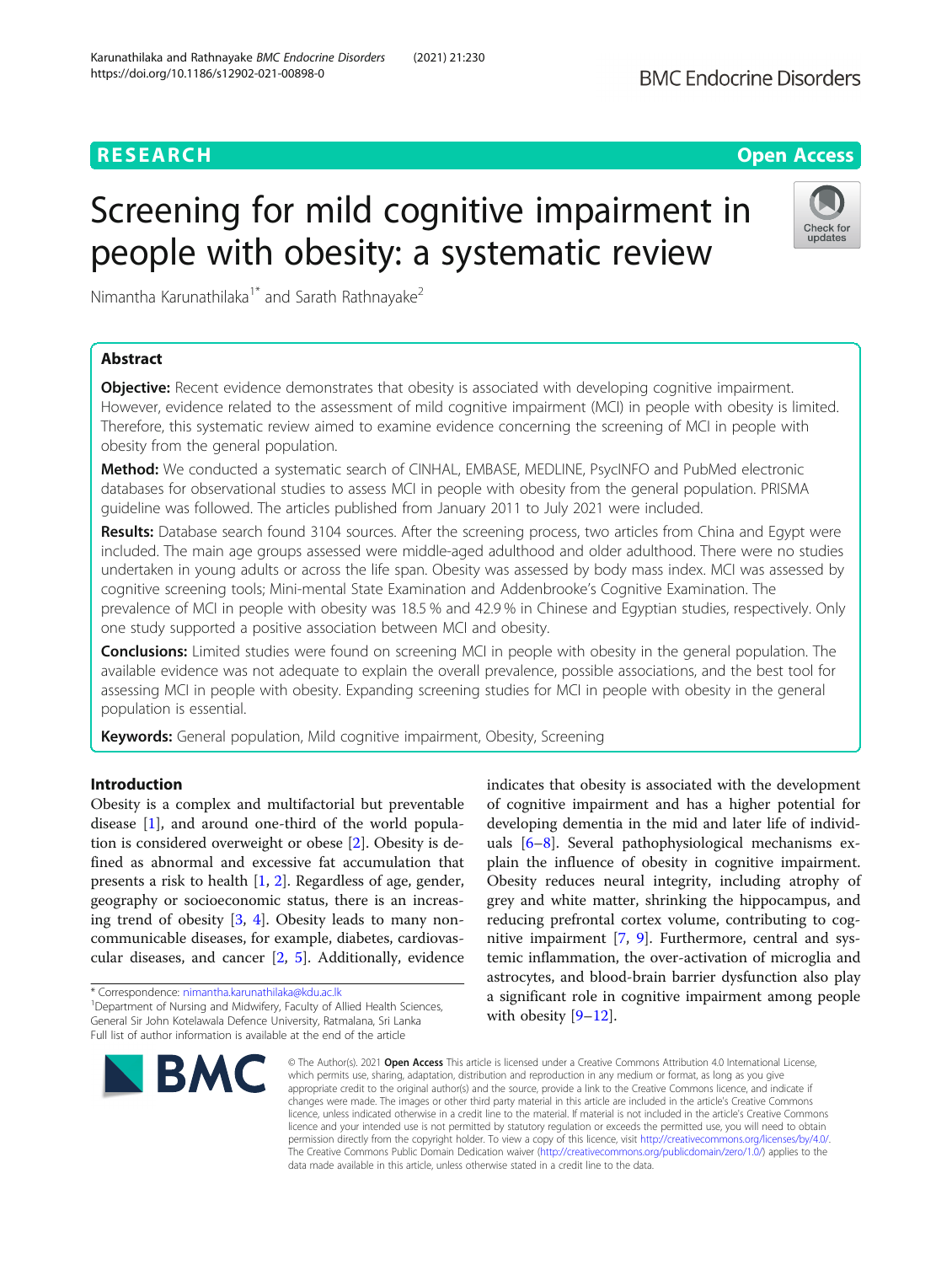Age-related cognitive decline is a normal biological process in humans [[13\]](#page-5-0) and is independently associated after adjusting the major neuropathological factors in later life [\[14](#page-5-0)]. Additionally, mild cognitive impairment (MCI) is the stage of cognition between normal cognition and dementia and is the first sign of the alteration of cognition [\[15](#page-5-0)–[17\]](#page-5-0). Usually, MCI can be reversed to normal cognition, while dementia is the permanent damage of neural activities [[15,](#page-5-0) [16\]](#page-5-0). Therefore, early identification of MCI is essential to plan strategies to promote health and sminimise the risk of developing dementia.

Obesity is classified as sgeneralised and central obesity. sGeneralised obesity is assessed by body mass index (BMI), and central obesity is assessed by waistto-hip ratio (WHR) [[18](#page-5-0)]. Obesity, including sgeneralised or central obesity or both, has been positively associated with cognitive impairment in young [\[8](#page-5-0)] and middle adulthood [\[19](#page-5-0)–[23](#page-5-0)]. However, Vidyanti et al. [\[24](#page-5-0)] and Pedditizi et al. [\[25](#page-5-0)] reported that older age is less frequently associated with cognitive impairment in people with obesity. Although a number of studies are available to assess cognitive impairment in people with obesity, there is little attention to the examination of MCI in people with obesity from the general population. Additionally, the majority of studies have been conducted among obese people with specific disease conditions such as diabetes [[26\]](#page-5-0), cardiovascular disease [\[27](#page-5-0)], obstructive sleep apnea [\[28](#page-5-0)] and HIV infection [\[29](#page-5-0)]. Furthermore, some studies do not support the identification of MCI as they have focused on the identification of overall impairment of cognitive functions [\[30](#page-5-0)–[32](#page-5-0)]. Furthermore, there was a lack of evidence in selecting the best MCI screening tool for the disease-specific cohort as well as various study designs [[26](#page-5-0)–[29](#page-5-0)]. Therefore, the present study aimed to critically review the available literature on screening of MCI in people with obesity from the general population.

# Methods

A systematic review was conducted to gather the available evidence for screening of MCI among people with obesity in the general population. The main research question was formulated using the PICO/PIO method, where "P" stood for the study population i.e., people with obesity in the general population, including a high body mass index (sgeneralised obesity) or a high waistto-hip ratio (central or abdominal obesity) and excessive adiposity. "I" stood for intervention, which was the screening of MCI, while outcome "O" was referred to as identifying MCI of people with obesity. Consequently, the following review questions were addressed in this systematic review:

- 1. What is the prevalence of MCI in people with obesity in the general population?
- 2. What are the cognitive assessment tools that can be used for screening mild cognitive impairment among people with obesity?

We searched five electronic databases: CINHAL, EMBASE, MEDLINE, PsycINFO and PubMed. The search terms were scategorised into two conceptual areas: "Body Mass Index" OR "Waist-to hip-ratio" OR "Waist-to-hip ratio" OR Adiposity [MeSH] OR Obesity [MeSH] AND "Mild cognitive impairment" OR "Mild cognitive dysfunction\*" [MeSH] OR "Mild mental deterioration" OR "Mild cognitive decline" OR "Neurocognitive disorder\*" [MeSH]. Keyword searches were performed on title, abstract and keywords using Boolean operators. The Preferred Reporting Items for Systematic Reviews and Meta-Analyses (PRISMA) guidelines were followed in the screening process [\[33](#page-5-0)]. Moreover, the reference lists of selected full-text articles were screened further to find any additional relevant articles, and none were found.

The inclusion criteria for the review were studies that included human subjects aged 18 and over and peerreviewed journal articles published in English from January 2011 to June 2021. Moreover, MCI should be screened in the people with obesity from the general population or community. Additionally, observational studies were included for this review, including cohort studies, case-control studies, and cross-sectional studies. We excluded studies that focused on screening obesity in people who were already diagnosed with MCI, cognitive impairment, and any other psychological disorders. Articles that did not state local or internationally accepted cut off values to define obesity (sgeneralised or central), and the subjects who have been diagnosed with metabolic syndrome were also excluded. Moreover, experimental studies, case reports, case series, review articles, editorials, and commentaries were excluded.

The literature search was combined with mesh terms, specific terms, and keywords. There were 3104 articles, including 502 from PubMed, 1876 from EMBASE, 483 from Medline, 112 from CINHAL and, 131 from PsycINFO. After removing 555 duplicates, 2549 articles were selected for titles and abstracts screening. Both authors (NK & SR) screened 10 % of sources (255 articles) for titles and abstracts based on the given inclusion and exclusion criteria, and the consensus was achieved. Then, NK continued the title and abstract screening. Based on the title and abstract review, 2505 articles that did not meet the study inclusion criteria were excluded. A total of 44 articles were included in the full-text review. Initially, two authors reviewed the content of the full-text articles. The average initial kappa value was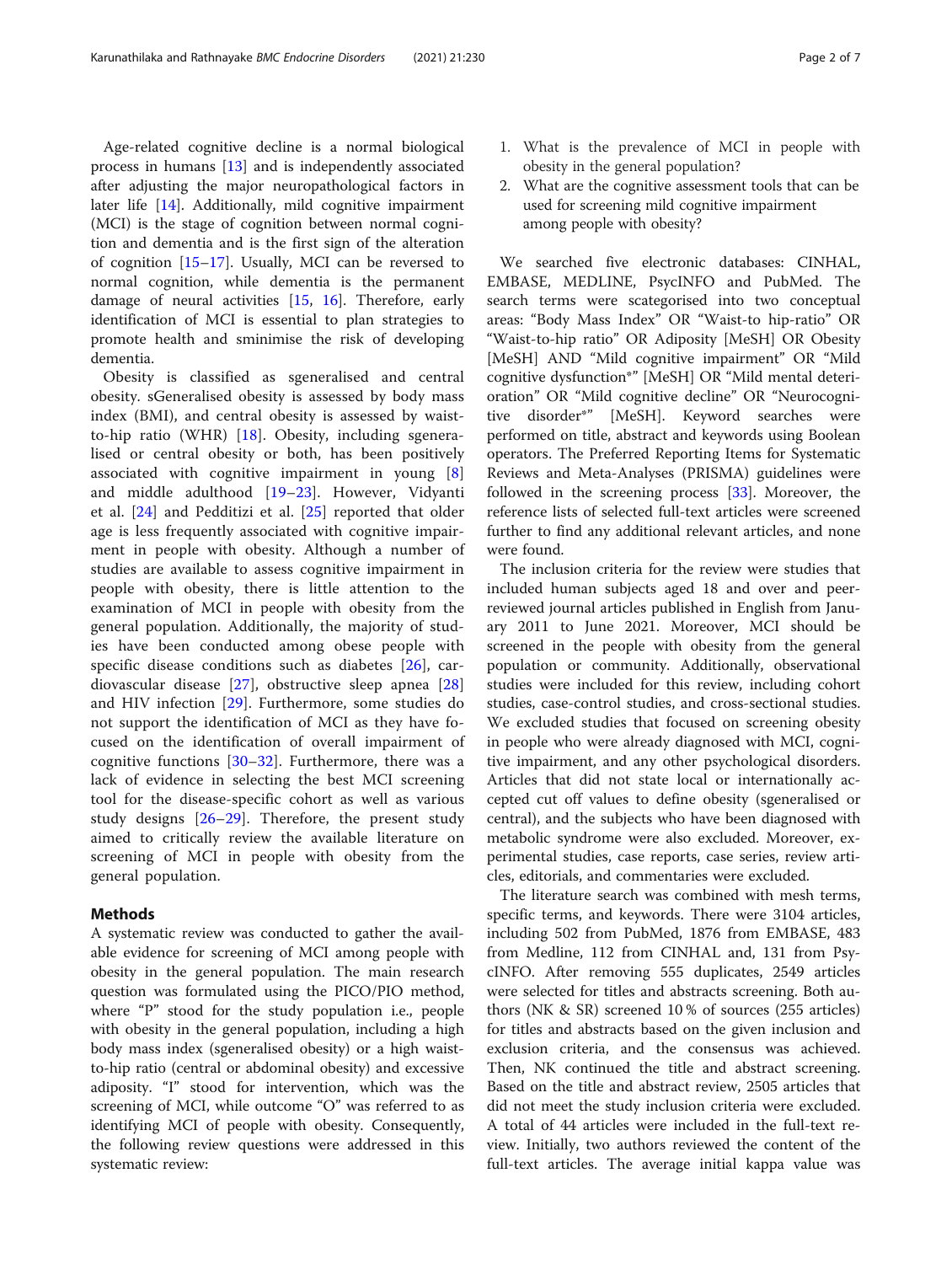0.645. Discrepancies were discussed, and a consensus was achieved. Finally, two articles that satisfied the inclusion criteria were included for the final analysis (Fig. 1).

Information about all included studies was tabulated under the following: author, year, location, the aim of the study, study design, participant age, sample size, obesity assessment method, data collection tools, and main outcomes. Furthermore, extracted information was rearranged based on the type of obesity assessment and age categories to evaluate the better patterns of cognitive screening tools. The methodological quality of the studies was assessed by Jonna Briggs Institute (JBI) critical appraisal tools [\[34](#page-5-0)]. Meta-analysis was not possible because the selected two studies can not be meaningfully pooled, and their results were not sufficiently similar, increasing the heterogenicity of the pooled results [\[35](#page-5-0)]. Furthermore, the protocol of this systematic review was registered in the PROSPERO website (CRD42021260547).

# Results

# Study characteristics

One study was a cross-sectional survey conducted in China [[36](#page-5-0)], while the other was a case-control study

conducted in Egypt [\[37\]](#page-5-0). The age groups were above 45 years to below 55 years [[37\]](#page-5-0) and ages over 60 to 100 years [[36](#page-5-0)]. The sample size in the Chinese study was 3242 [\[36](#page-5-0)]. In the Egyptian study, 161 obese people participated as cases while 61 healthy people participated as the control group [\[37\]](#page-5-0) (Table [1](#page-3-0)).

# Screening tools for obesity and MCI

In both studies, sgeneralised obesity has been assessed through BMI [[36,](#page-5-0) [37](#page-5-0)]. The Chinese study is used the Asia Pacific cut off value to scategorised BMI into underweight, normal weight, overweight, and obesity [[36,](#page-5-0) [38\]](#page-5-0). Egyptian study [[37\]](#page-5-0) has recruited obese people, and obesity is scategorised into obesity grades I, II and III: 30<BMI>34.99 (Grade I), 35<BMI>39.99 (Grade II), and BMI>40 (Grade III), respectively [\[39](#page-6-0)] (Table [1](#page-3-0)).

MCI has been assessed through the accepted cut-off values of Mini-Mental State Examination (MMSE) [[36\]](#page-5-0) and Addenbrooke's Cognitive Examination (ACE III) [\[37](#page-5-0)] (Table [1](#page-3-0)). MMSE consists of orientation, memory, attention, language, and visuospatial subdomains [[40\]](#page-6-0), while ACE consists of attention, memory, fluency, and language sub-domains [[37](#page-5-0)]. The

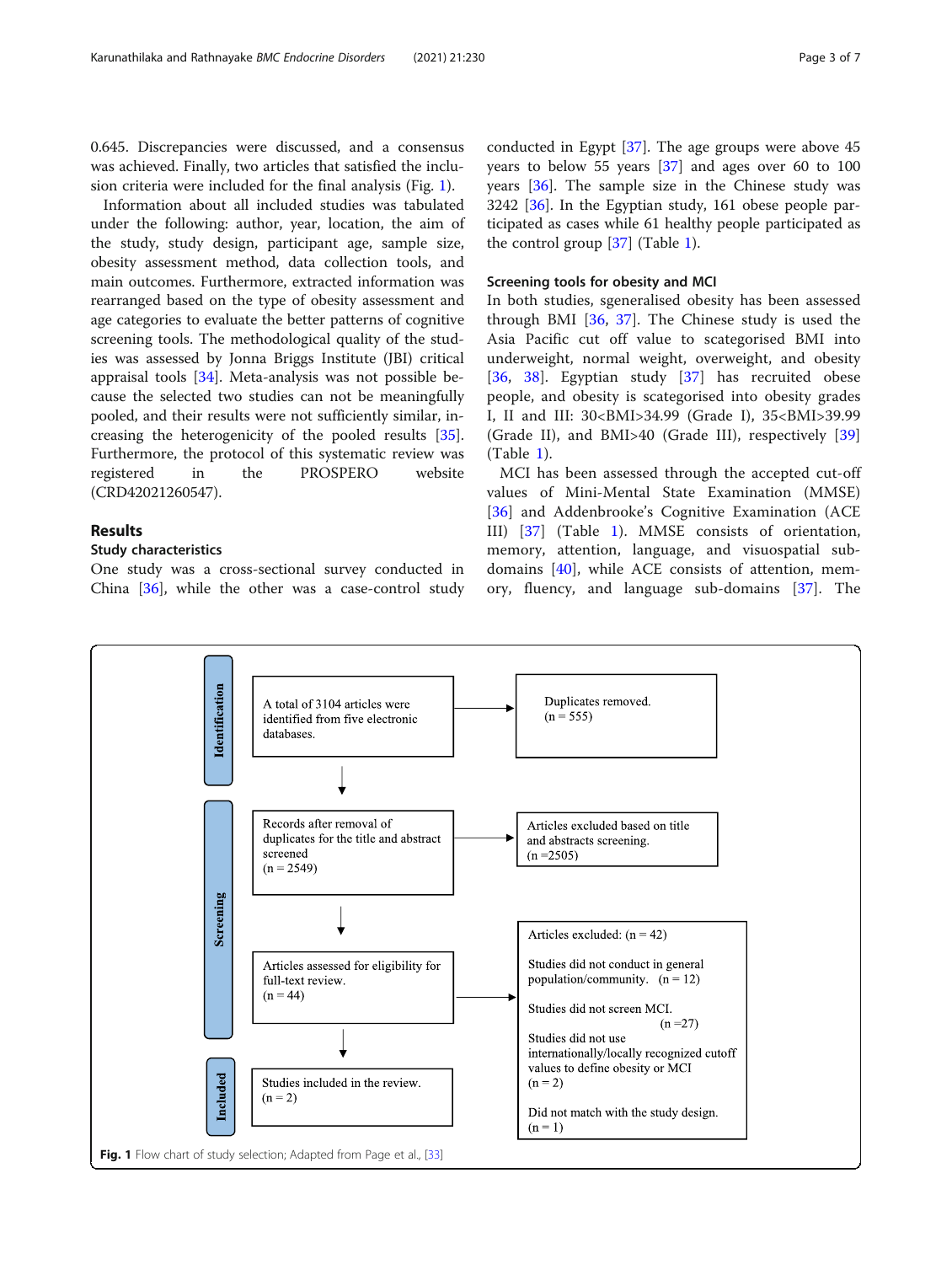| Year,<br>country                     | Authors, Aim of the study                                                                                                                                          | Study<br>Design     | Participants'<br>Age (in<br>years)                                                                                          | Sample<br>Size                                                     | Obesity<br>Assessment                                                                                                                           | Cognitive<br>Screening<br>Tool                   | <b>Major Findings</b>                                                                                                                                                                                                                                                                                                                                                                                           |
|--------------------------------------|--------------------------------------------------------------------------------------------------------------------------------------------------------------------|---------------------|-----------------------------------------------------------------------------------------------------------------------------|--------------------------------------------------------------------|-------------------------------------------------------------------------------------------------------------------------------------------------|--------------------------------------------------|-----------------------------------------------------------------------------------------------------------------------------------------------------------------------------------------------------------------------------------------------------------------------------------------------------------------------------------------------------------------------------------------------------------------|
| Yuan<br>et al.,<br>$[36]$<br>China   | To investigate<br>gender and age as<br>moderators in the<br>association<br>between<br>BMI and mild<br>cognitive<br>impairment (MCI)<br>among rural older<br>adults | Cross-<br>sectional | Aged 60 and $n = 3242$<br>above<br>(Range from<br>60 to 100)<br>Age<br>scategorised<br>into<br>Below 75<br>and above<br>75. |                                                                    | <b>BMI</b><br>[sCategorised into underweight<br>(low BMI), normal weight<br>(normal BMI), overweight<br>(elevated BMI) and obese (high<br>BMI)] | <b>MMSE</b><br>(30 Items;<br>Chinese<br>Version) | Below 75 years (Both men and<br>women)<br>There was no significant<br>difference in MCI among<br>overweight and obese categories<br>when compared to normal BMI.<br>(p>0.05)<br>Above 75 years.<br>Older men<br>Compared to nomal BMI<br>category, Overweight category<br>had higher risk of MCI (aOR $=$<br>2.32, 95 % CI: 1.17-4.61; p<0.05)<br>Older women<br>BMI (overweight and Obesity) vs.<br>$MCI - NS$ |
| Salama<br>et al.,<br>$[37]$<br>Egypt | To assess MCL<br>prevalence and its<br>relation with<br>lifestyle<br>risk factors among<br>obese adults                                                            | Case-<br>control    | Mean age<br>case (Obese)<br>$-52.1 \pm 5$<br>Mean age<br>control<br>(Healthy) -<br>$51.3 \pm 6$                             | Case<br>(Obesity)<br>$n = 161$<br>Control<br>(Healthy)<br>$n = 69$ | <b>BMI</b><br>Obesity Gr. I (BMI <35)<br>Obesity Gr. II (BMI 35-39.9)<br>Obesity Gr. III (BMI>40)                                               | <b>ACE</b><br>(Version III)                      | MCI was assessed between<br>Obesity categories (I, II and III)<br>and control (healthy adults)<br>MCI between Grade I and<br>Control (OR - 5.5, 95 % Cl: 2.2-<br>13.5; $p<0.001$ )<br>MCI between Grade II and<br>Control (OR - 6.8, 95 % CI: 2.7-<br>16.9; $p<0.001$ )<br>MCI between Grade III and<br>Control (OR - 4.8, 95 % Cl: 1.8-<br>12.5; $p<0.001$ )                                                   |

<span id="page-3-0"></span>Table.1 Articles included in Systematic Review

Chinese study has a different cut-off value for screening MCI in MMSE based on participant's education level (MMSE cut-off <17 for illiteracy; MMSE cut-off <20 for up to primary education and, MMSE cut-off  $\langle 24 \rangle$  for higher than primary education) [\[41](#page-6-0)]. In the Egyptian study, the cut-off value for screening MCI has been calculated based on the mean score of ACE III in healthy adults. The mean score of ACE III is 83. The cut-off value for screening MCI has been set below the mean score [[42\]](#page-6-0) (Table 1).

# Prevalence of MCI and its relationship with obesity

Yuan et al. [[36\]](#page-5-0) reported that the prevalence of MCI was 18.5 %. Furthermore, only older men (age over 75 years) who had elevated BMI had a higher risk of MCI compared to normal BMI ( $p$ <0.05). There was no significant association between elevated/higher BMI and MCI (p>0.05) in older men (age range from 60 to 75 yrs.) and women (age over 60 yrs.) [\[36](#page-5-0)] (Table 1). Salama et al., [[37\]](#page-5-0) revealed that the prevalence of MCI was 42.9% among people with obesity (cases). Furthermore, MCI was varied among Grade I, II, III, and the control group as 42.2 %, 47.2 %, 38.6 %, and 11.6 %, respectively [\[37](#page-5-0)]. MCI score was significantly different in Grade I, II, and III categories when compared to the control  $(p<0.001)$ [[37\]](#page-5-0) (Table 1).

# **Discussion**

This systematic review aimed to evaluate the observational studies that screened MCI in people with obesity in the general population. We found that limited studies were available in the literature on assessing MCI in people with obesity in the general population. Our screening process identified that most of the studies were conducted among patients diagnosed MCI [[43](#page-6-0)–[45](#page-6-0)], cognitive impairment and dementia cohorts [[46](#page-6-0)–[48](#page-6-0)] and other disease specific populations, for example, diabetes, cardiovascular disease, obstructive sleep apnea and HIV infection [\[26](#page-5-0)–[29\]](#page-5-0). Since only two studies examined MCI in people with obesity in the general population, metaanalysis was not meaningful as it was pooled in a single cross-sectional and case-control study, which increases the heterogenicity of the pooled results [\[35\]](#page-5-0). Furthermore, Mueller et al.  $[49]$  $[49]$  $[49]$  stated that there was scanty methodological guidance to perform systematic reviews and meta-analyses of observational studies. Therefore, it is difficult to make a precise conclusion on the prevalence of MCI, the relationship between MCI and obesity, and the best screening tools to screen MCI in obese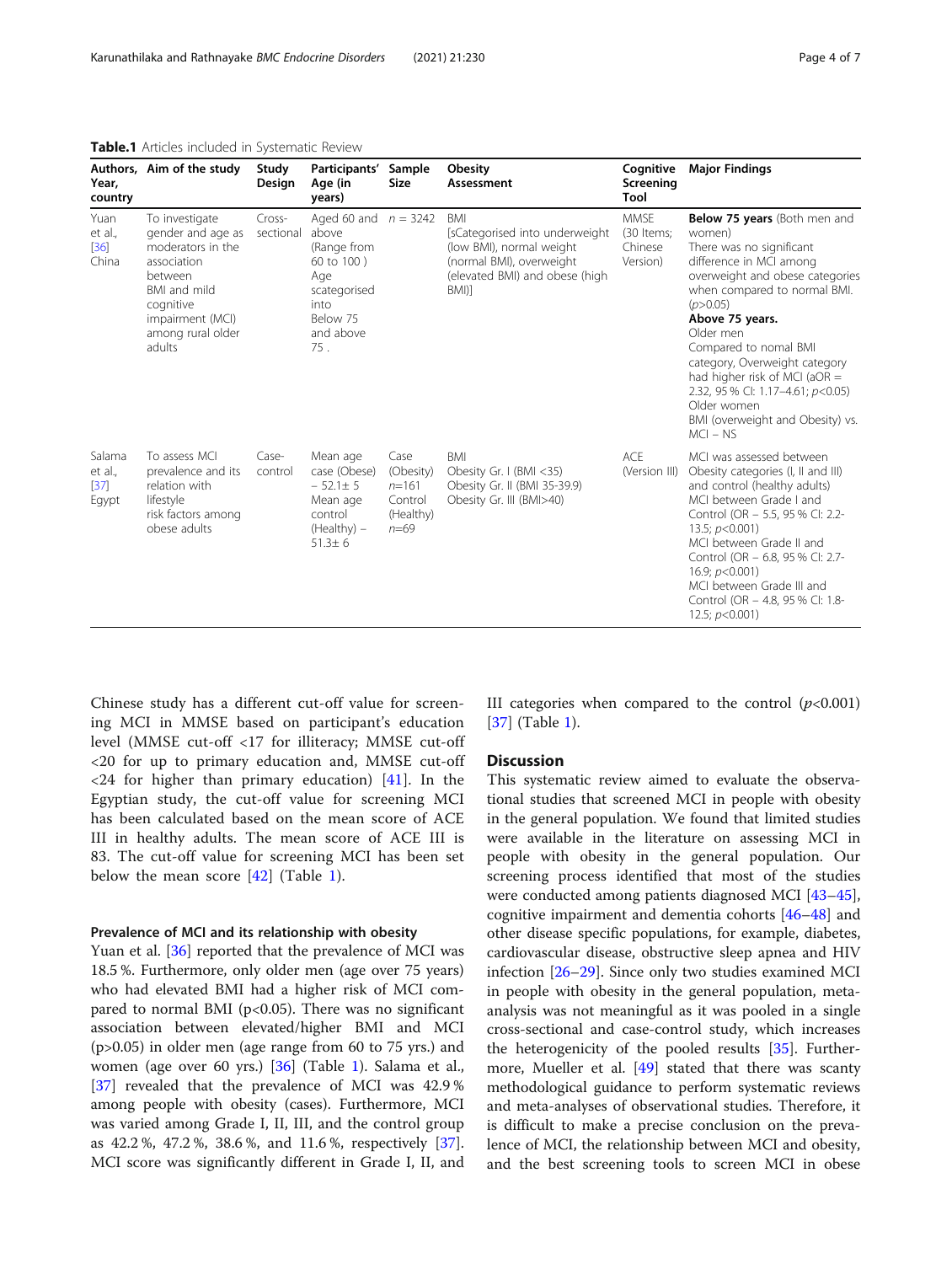people. Consequently, expanding studies to examine MCI in people with obesity in the general population is essential.

In the present review, the prevalence of MCI among people with obesity in the general population was 18.5 % (cross-sectional) and 42.9 % (case-control) in Chinese and Egyptian studies. However, Moretti et al., [\[50](#page-6-0)] and Lara et al., [[51](#page-6-0)] stated that the prevalence of MCI in the general population in Italy and Span was around 6.0 % and 9.6. Therefore, it is suggested that the prevalence of MCI is higher among people with obesity [[36](#page-5-0), [37](#page-5-0)] than the prevalence of MCI in the general population [[50](#page-6-0), [51\]](#page-6-0). We further found that a study in China reported the prevalence of MCI among people with obesity in the general population as 21.8 % [[52\]](#page-6-0). Additionally, stroke [[50\]](#page-6-0), depressive symptoms [\[50\]](#page-6-0) or depression [[51,](#page-6-0) [53](#page-6-0)], sleep disturbances [\[51](#page-6-0)], history of head injury [\[53](#page-6-0)], and lower educational status [[53\]](#page-6-0) are also potential associated factors for MCI in the general population. Consequently, early screening of MCI among people with obesity in the general population would be beneficial to mitigate further deterioration of cognitive function that leads to dementia in later life.

In line with the recent studies [\[24](#page-5-0), [25](#page-5-0)], this study revealed that cognitive impairment was less frequently associated with older age. The present review supported that there was no relationship between MCI and older women (age over 60 years) and men (age below 75) with obesity. However, in middle adulthood, cognitive impairment among people with obesity was inconsistent. While the majority of studies revealed that there was a significant relationship between obesity and cognitive impairment [[20,](#page-5-0) [21,](#page-5-0) [28,](#page-5-0) [51,](#page-6-0) [52](#page-6-0), [54](#page-6-0)], only a few studies state that there was no such relationship [\[19,](#page-5-0) [22,](#page-5-0) [23\]](#page-5-0). However, the present review supports a significant relationship between MCI and obesity (Grade I, II, and III) during middle adulthood  $(p<0.05)$  [[37\]](#page-5-0). Although there was no study among people with obesity within the age group of young adulthood, two studies conducted in the USA [\[8](#page-5-0)] and Iran [[50](#page-6-0)] stated that there was a significant association between obesity and cognitive impairment. However, all these studies were conducted in the predefined?? population or disease-specific population and also did not state the cut-off value for mild, moderate, and severe cognitive impairment [\[53](#page-6-0), [55](#page-6-0)–[57\]](#page-6-0).

Obesity is mainly assessed through sgeneralised and central obesity. Generalised obesity can be assessed through BMI and central obesity can be assessed by WHR [[20,](#page-5-0) [21,](#page-5-0) [23](#page-5-0)]. In addition, fat mass, body fat percentage, and lipid accumulation products (LAP) are also used in estimating the level of obesity [[52,](#page-6-0) [58\]](#page-6-0). Although in the present review, BMI was the only used obesity screening anthropometric parameter, few studies suggested that WHR and LAP were more reliable anthropometric parameters than BMI, particularly in cognitive function screening [[52](#page-6-0), [58](#page-6-0)].

The studies included in the present review used MMSE and ACE III as the cognitive assessment tool. However, there are several cognitive screening tools available to screen cognition that cover various neuropsychological domains of cognition such as attention, memory, language, executive function, and orientation [[40\]](#page-6-0). In studies that screened for cognition, MMSE [[54](#page-6-0), [59\]](#page-6-0), Montreal Cognitive Assessment (MoCA) [\[19](#page-5-0), [52](#page-6-0)], and Neuropsychological Batteries [[8](#page-5-0), [28,](#page-5-0) [58\]](#page-6-0) have been used. The use of a combination of cognitive assessment tools help to discover different neuropsychological domains [\[40](#page-6-0)], and it provides a broader understanding of the occurrence of MCI in people with obesity. Furthermore, it will help to identify the best tool for screening MCI in people with obesity.

# Conclusions

Although there was no adequate evidence to estimate the overall effect between MCI and obesity, the available findings in this systematic review support that the prevalence of MCI among people with obesity from the general population is higher. Furthermore, there is a higher potential to observe MCI in obese people compared to normal-weight people. Therefore, early identification of MCI in people with obesity is essential to diminish further deterioration of cognitive function and expand studies for MCI of people with obesity in the general population.

Furthermore, the following suggestions would be important for future studies: using a cognitive screening tool that can screen MCI, incorporate numerous anthropometric parameters to screen obesity rather than limiting to a single anthropometric parameter and, perform subgroup analysis by possible age groups such as young, middle adulthood, older adulthood.

#### **Abbreviations**

ACE III: Addenbrooke's Cognitive Examination; BMI: Body Mass Index; JBI: Jonna Briggs Institute; LAP: Lipid Accumulation Products; MMSE: Mini-Mental State Examination; MCI: Mild Cognitive Impairment; MoCA: Montreal Cognitive Assessment; PRISMA: The Preferred Reporting Items for Systematic Reviews and Meta-Analyses; WHR: Waist-to-Hip Ratio

#### Acknowledgements

We acknowledged all authors of selected studies for their contribution to the field of obesity.

#### Authors' contributions

Conception and design: NK and SR. Acquisition of data and interpretation of data: NK (First reviewer) and SR (Second reviewer). Manuscript preparation and the first draft of the manuscript: NK. Critical review and editing of the manuscript: SR. Both authors have read and approved the final manuscript.

#### Funding

This research did not receive any specific grant from funding agencies in the public, commercial, or not-for-profit sectors.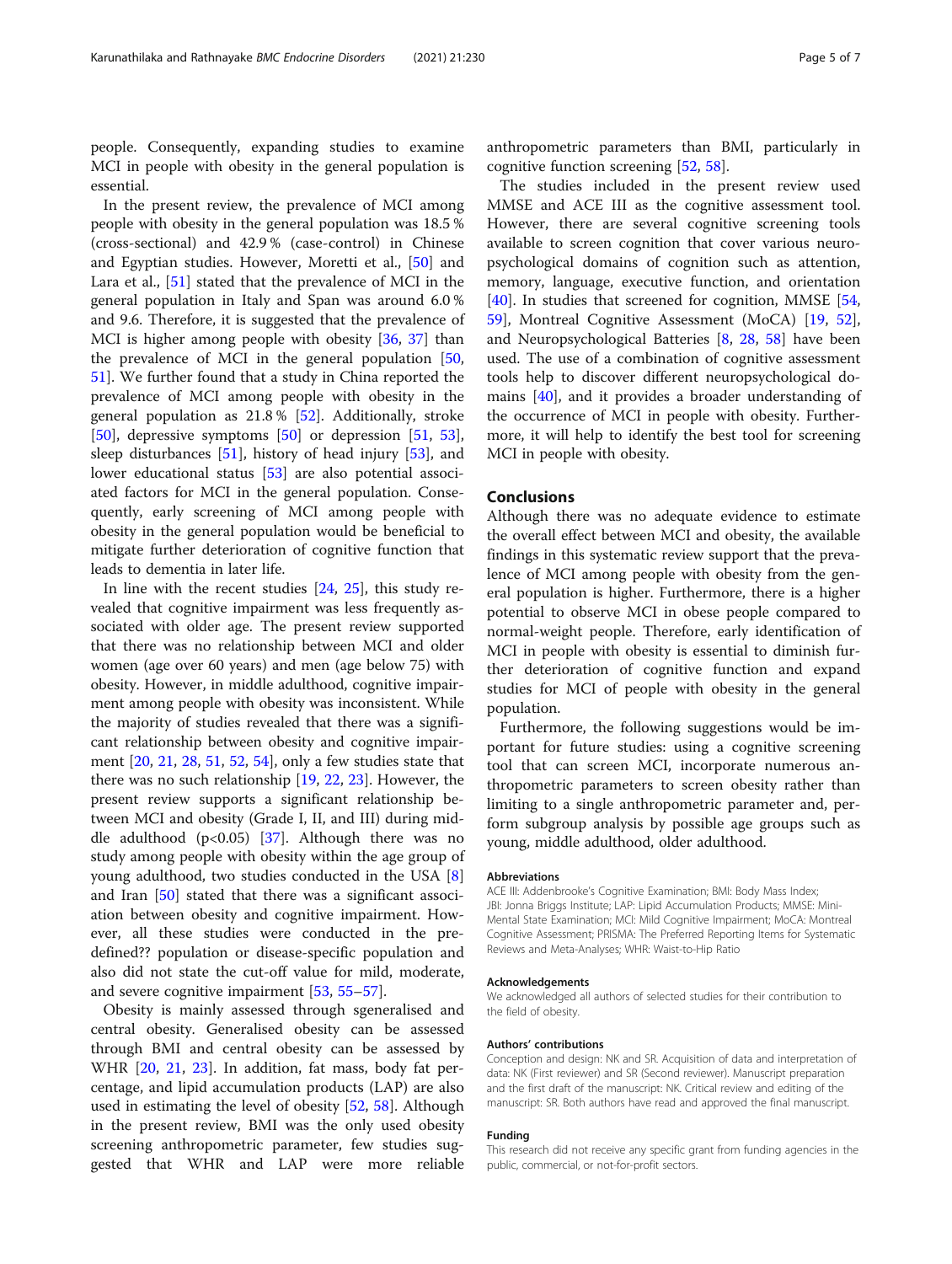### <span id="page-5-0"></span>Availability of data and materials

Data sharing is not applicable to this article as no datasets were generated or analysed during the current study.

# Declarations

Ethics approval and consent to participate Not necessary.

#### Consent for publication

Not applicable.

#### Competing interests

There is no conflict of interest to be declared including the financial or personal relationship of any organisation.

#### Author details

<sup>1</sup>Department of Nursing and Midwifery, Faculty of Allied Health Sciences, General Sir John Kotelawala Defence University, Ratmalana, Sri Lanka. <sup>2</sup> Department of Nursing, Faculty of Allied Health Sciences, University of Peradeniya, Peradeniya, Sri Lanka.

### Received: 12 August 2021 Accepted: 5 November 2021 Published online: 17 November 2021

#### References

- 1. Hruby A, Hu FB. The Epidemiology of Obesity: A Big Picture. Pharmacoeconomics. 2015;33(7):673–89.
- 2. Chooi YC, Ding C, Magkos F. The epidemiology of obesity. Metabolism. 2019;92:6–10.
- 3. Cho NH, Shaw JE, Karuranga S, Huang Y, da Rocha Fernandes JD, Ohlrogge AW, et al. IDF Diabetes Atlas: Global estimates of diabetes prevalence for 2017 and projections for 2045. Diabetes Res Clin Pract. 2018;138:271–81.
- 4. Singh GM, Danaei G, Farzadfar F, Stevens GA, Woodward M, Wormser D, et al. The age-specific quantitative effects of metabolic risk factors on cardiovascular diseases and diabetes: a pooled analysis. PLoS One. 2013;8(7): e65174.
- 5. Lauby-Secretan B, Scoccianti C, Loomis D, Grosse Y, Bianchini F, Straif K, et al. Body Fatness and Cancer--Viewpoint of the IARC Working Group. N Engl J Med. 2016;375(8):794–8.
- 6. Kandimalla R, Thirumala V, Reddy PH. Is Alzheimer's disease a Type 3 Diabetes? A critical appraisal. Biochim Biophys Acta Mol Basis Dis. 2017; 1863(5):1078–89.
- 7. Dye L, Boyle NB, Champ C, Lawton C. The relationship between obesity and cognitive health and decline. Proc Nutr Soc. 2017;76(4):443–54.
- 8. Hovens IB, Dalenberg JR, Small DM. A Brief Neuropsychological Battery for Measuring Cognitive Functions Associated with Obesity. Obesity (Silver Spring, Md). 2019;27(12):1988–96.
- 9. Nguyen JC, Killcross AS, Jenkins TA. Obesity and cognitive decline: role of inflammation and vascular changes. Front Neurosci. 2014;8:375.
- 10. Gustafson DR, Karlsson C, Skoog I, Rosengren L, Lissner L, Blennow K. Midlife adiposity factors relate to blood-brain barrier integrity in late life. J Intern Med. 2007;262(6):643–50.
- 11. Koyama A, O'Brien J, Weuve J, Blacker D, Metti AL, Yaffe K. The role of peripheral inflammatory markers in dementia and Alzheimer's disease: a meta-analysis. J Gerontol A Biol Sci Med Sci. 2013;68(4):433–40.
- 12. Miller AA, Spencer SJ. Obesity and neuroinflammation: a pathway to cognitive impairment. Brain Behav Immun. 2014;42:10–21.
- 13. Buckley R, Pascual-Leone A. Age-Related Cognitive Decline Is Indicative of Neuropathology. Ann Neurol. 2020;87(6):813–5.
- 14. Wilson RS, Wang T, Yu L, Bennett DA, Boyle PA. Normative Cognitive Decline in Old Age. Ann Neurol. 2020;87(6):816–29.
- 15. Tangalos EG, Petersen RC. Mild Cognitive Impairment in Geriatrics. Clin Geriatr Med. 2018;34(4):563–89.
- 16. Etgen T, Sander D, Bickel H, Forstl H. Mild cognitive impairment and dementia: the importance of modifiable risk factors. Dtsch Arztebl Int. 2011; 108(44):743–50.
- 17. Farias ST, Mungas D, Reed BR, Harvey D. Progression of Mild Cognitive Impairment to Dementia in Clinic- vs Community-Based Cohorts. Arch Neurol. 2009;66:1151–7.
- 18. Han TS, Sattar N, Lean M. Assessment of obesity and its clinical implications. BMJ. 2006;333:695–8.
- 19. Fan R, Zhao L, Ding BJ, Xiao R, Ma WW. The association of blood nonesterified fatty acid, saturated fatty acids, and polyunsaturated fatty acids levels with mild cognitive impairment in Chinese population aged 35–64 years: a cross-sectional study. Nutr Neurosci. 2021;24(2):148–60.
- 20. Fu J, Liu Q, Du Y, Zhu Y, Sun C, Lin H, et al. Age- and Sex-Specific Prevalence and Modifiable Risk Factors of Mild Cognitive Impairment Among Older Adults in China: A Population-Based Observational Study. Front Aging Neurosci. 2020;12:578742.
- 21. Feng T, Feng Z, Jiang L, Yu Q, Liu K. Associations of health behaviors, food preferences, and obesity patterns with the incidence of mild cognitive impairment in the middle-aged and elderly population: An 18-year cohort study. J Affect Disord. 2020;275:180–6.
- 22. Li Y, Shang S, Fei Y, Chen C, Jiang Y, Dang L, et al. Interactive relations of type 2 diabetes and abdominal obesity to cognitive impairment: a crosssectional study in rural area of Xi'an in China. J Diabetes Complications. 2018;32(1):48–55.
- 23. Deckers K, Van Boxtel MPJ, Verhey FRJ, Köhler S. Obesity and Cognitive Decline in Adults: effect of Methodological Choices and Confounding by Age in a Longitudinal Study. J Nutr Health Aging. 2017;21(5):546–53.
- 24. Vidyanti AN, Hardhantyo M, Wiratama BS, Prodjohardjono A, Hu C-J. Obesity Is Less Frequently Associated with Cognitive Impairment in Elderly Individuals: A Cross-Sectional Study in Yogyakarta, Indonesia. Nutrients. 2020;12(2):367.
- 25. Pedditzi E, Peters R, Beckett N. The risk of overweight/obesity in mid-life and late life for the development of dementia: a systematic review and meta-analysis of longitudinal studies. Age Ageing. 2016;45(1):14–21.
- 26. Liu ZQ, Zhang MX, Wang J, Ding N. Analysis of correlation between the mild cognitive impairment (MCI) and level of adiponectin in elderly patients with type 2 diabetes mellitus (T2DM). Eur Rev Med Pharmacol Sci. 2021; 21(23):5471–7.
- 27. Joo SH, Yun SH, Kang DW, Hahn CT, Lim HK, Lee CU. Body Mass Index in Mild Cognitive Impairment According to Age, Sex, Cognitive Intervention, and Hypertension and Risk of Progression to Alzheimer's Disease. Front Psychiatry. 2018;9:142.
- 28. Shen YC, Kung SC, Chang ET, Hong YL, Wang LY. The impact of obesity in cognitive and memory dysfunction in obstructive sleep apnea syndrome. Int J Obes (Lond). 2019;43(2):355–61.
- 29. Sattler FR, He J, Letendre S, Wilson C, Sanders C, Heaton R, et al. Abdominal obesity contributes to neurocognitive impairment in HIV-infected patients with increased inflammation and immune activation. JAIDS J Acquir Immune Defic Syndr. 2015;68(3):281–8.
- 30. Talaei M, Feng L, Barrenetxea J, Yuan J-M, Pan A, Koh W-P, Adiposity. Weight Change, and Risk of Cognitive Impairment: The Singapore Chinese Health Study. J Alzheimer's Dis. 2020;74(1):319–29.
- 31. Seo YK, Won CW, Soh Y. Associations between body composition and cognitive function in an elderly Korean population: A cohort-based crosssectional study. Medicine. 2021;100(9):e25027.
- 32. Zhang T, Yan R, Chen Q, Ying X, Zhai Y, Li F, et al. Body mass index, waistto-hip ratio and cognitive function among Chinese elderly: a cross-sectional study. BMJ Open. 2018;8(10):e022055.
- 33. Page MJ, McKenzie JE, Bossuyt PM, Boutron I, Hoffmann TC, Mulrow CD, et al. The PRISMA 2020 statement: an updated guideline for reporting systematic reviews. BMJ. 2021;372:n71.
- 34. Moola S, Munn Z, Tufanaru C, Aromataris E, Sears K, Sfetcu R, et al. Chapter 7: Systematic reviews of etiology and risk. In: Aromataris E, Munn Z, editors., et al., JBI Manual for Evidence Synthesis. 2020.
- 35. McKenzie JE, Brennan SE, Ryan RE, Thomson HJ, Johnston RV. Chapter 9: Summarizing study characteristics and preparing for synthesis. In: Cochrane. 2021.
- 36. Yuan Y, Li J, Zhang N, Fu P, Jing Z, Yu C, et al. Body mass index and mild cognitive impairment among rural older adults in China: the moderating roles of gender and age. BMC Psychiatry. 2021;21(1):54.
- 37. Salama II, Abdelrahman AH, Salama SI, Abdellatif GA, Rabah TM, Saleh RM, et al. Obesity and predictors affecting the occurrence of mild cognitive impairment. Res J Pharmaceutical Biol Chemical Sci. 2018;9(1):748–56.
- 38. Zhou B. Predictive values of body mass index and waist circumference for risk factors of certain related diseases in Chinese adults--study on optimal cut-off points of body mass index and waist circumference in Chinese adults. Biomed Environ Sci. 2002;15:83–9.